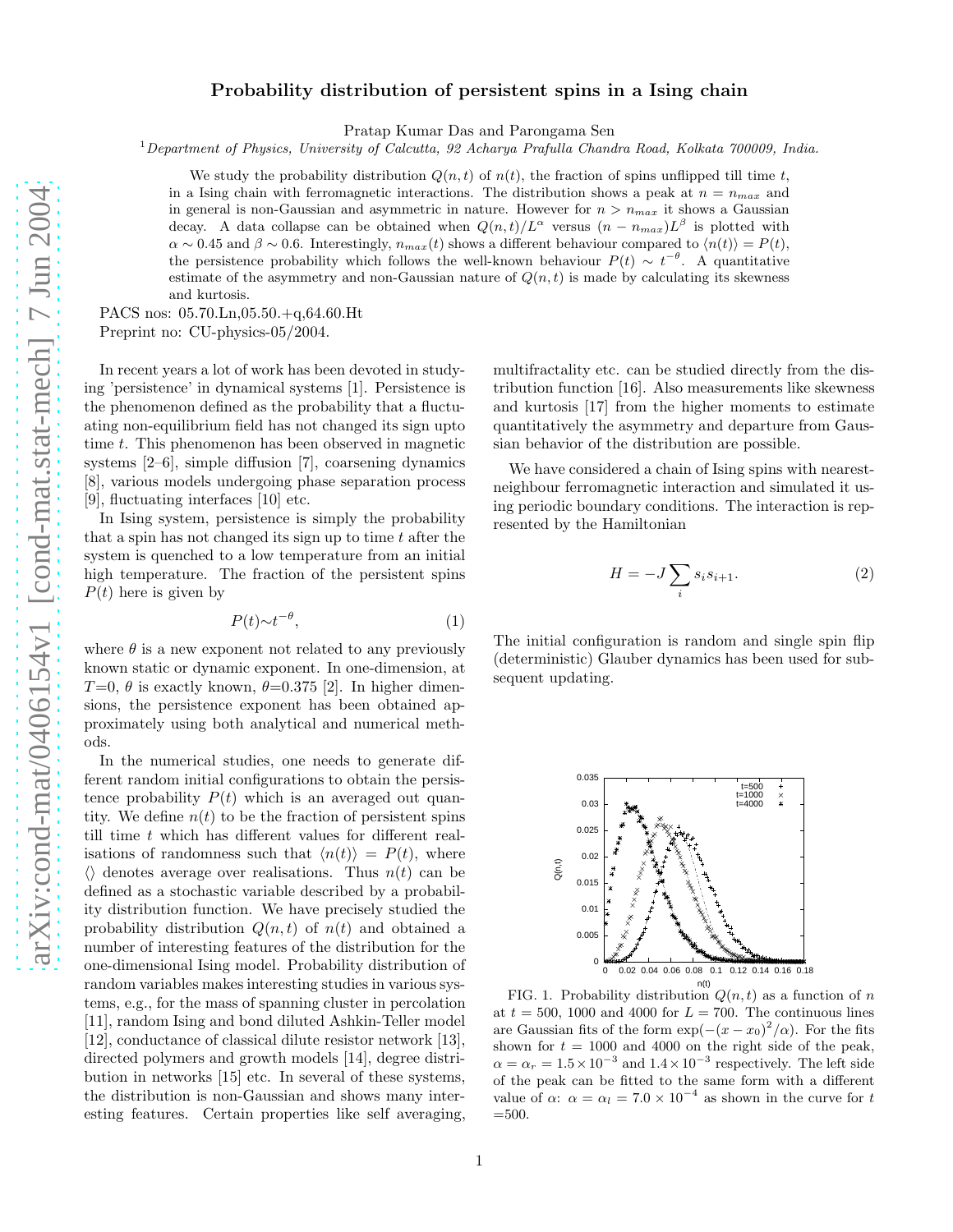

FIG. 2. Scaled probability distribution  $Q(n, t)/L^{0.45}$  as a function of  $(n(t) - n_{max})L^{0.6}$  at  $t = 200$  for  $L = 500,600,700$ and 1000 shows a collapse.

Since a large number of configurations are required to get accurate data, the system sizes are restricted to  $L \leq 1000$ . Primarily, we are interested in the form of the distribution  $Q(n, t)$  which is plotted at different times against  $n(t)$  in Fig 1. We have obtained  $Q(n, t)$  for several values of L also.

At all times, the distribution  $Q(n, t)$  shows a peak at  $n(t) = n_{max}(t)$ . The value of  $n_{max}(t)$  has negligible dependence on L. At early times, there is a Gaussian decay of  $Q(n, t)$  on both sides of the peak. Interestingly, the Gaussian behavior  $\exp(-(x-x_0)^2/\alpha)$  is followed with different  $\alpha$  values on the two sides of  $n_{max}$ ,  $\alpha_l$  on the left and  $\alpha_r$  on the right. For very large t,  $\alpha_r$  is the only measure possible as it is difficult to fit the function to a Gaussian on the left side of the peak. Usually the decay behaviour of distributions for rare events is of interest and we find the decay is Gaussian at all times for  $n > n_{max}$ . We observe that  $\alpha_r$  shows a weak dependence on  $t$  which becomes negligible for larger system sizes. It is also a function of  $\overline{L}$ ,  $\alpha_r \sim L^{-1.2}$ .  $\alpha_l$ , which can be calculated accurately for initial times, follows a similar scaling. In fact, the scaled distribution  $Q(n, t)/L^{\alpha}$  plotted against  $(n(t) - n_{max}(t))L^{\beta}$  with  $\alpha \sim 0.45$  and  $\beta \sim 0.6$ shows a nice data collapse (Fig 2). Even at long times, a fairly good data collapse can be obtained with these values of  $\alpha$  and  $\beta$ .

The distribution has natural cut-offs at  $n = 0$  and  $n = 1$ . Therefore as time evolves, the distribution becomes more and more asymmetric as the fraction of persistent spins decreases with time. This asymmetry is more apparent when the probability that there is no persistent spin,  $Q(0, t)$ , begins to assume finite values.

In fact the behaviour of  $Q(0, t)$  is quite interesting itself. In Fig 3,  $Q(0, t)$  has been plotted against  $t/L^2$  and the data for different  $L$  values seem to fall on the same curve indicating that  $Q(0, t)$  is a function of  $t/L^2$  with the behavior

$$
Q(0,t) = 0 \quad \text{for} \quad t/L^2 < a_0
$$

where  $a_0 \sim 0.001$ . While  $t/L^2$  appearing as a scaling argument is expected, what is noticeable is the small value of the threshold  $a_0$ .



FIG. 3.  $Q(0, t)$  as a function of  $t/L^2$  for four different L values. The solid line is a guide to the eye.

The comparison of the behaviour of the most probable value  $n_{max}(t)$  and the average value  $P(t)$  shows consistent features. In Fig 4, we have plotted both  $P(t)$  and  $n_{max}(t)$  against t. While  $P(t)$  shows the expected power law decay with the known exponent  $\theta = 0.375$ ,  $n_{max}(t)$ shows a different behavior.  $n_{max}(t)$  falls off faster than  $P(t)$  and it is not possible to fit a power law to it.



FIG. 4.  $\langle n(t) \rangle = P(t) \; (\times)$  and  $n_{max}(t)$  (+) are plotted against time t for  $L = 1000$ . While  $\langle n(t) \rangle(t) \sim t^{-0.375} n_{max}(t)$ shows deviation from this behavior at finite times (the dashed line with slope -0.375 is fitted to  $\langle n(t) \rangle$ ).

One can try a power law fit only for very early times with a value of  $\theta$  close to 0.375. For  $P(t)$  it is known that the behavior  $P(t) \sim t^{-\theta}$  is valid for  $t < \tau$ , where  $\tau \sim L^2$ . In case the power law behaviour of  $n_{max}$  is valid for a finite time in the same sense, it appears that the deviation from the power law takes place at a much earlier time. We find that the so called deviation occurs at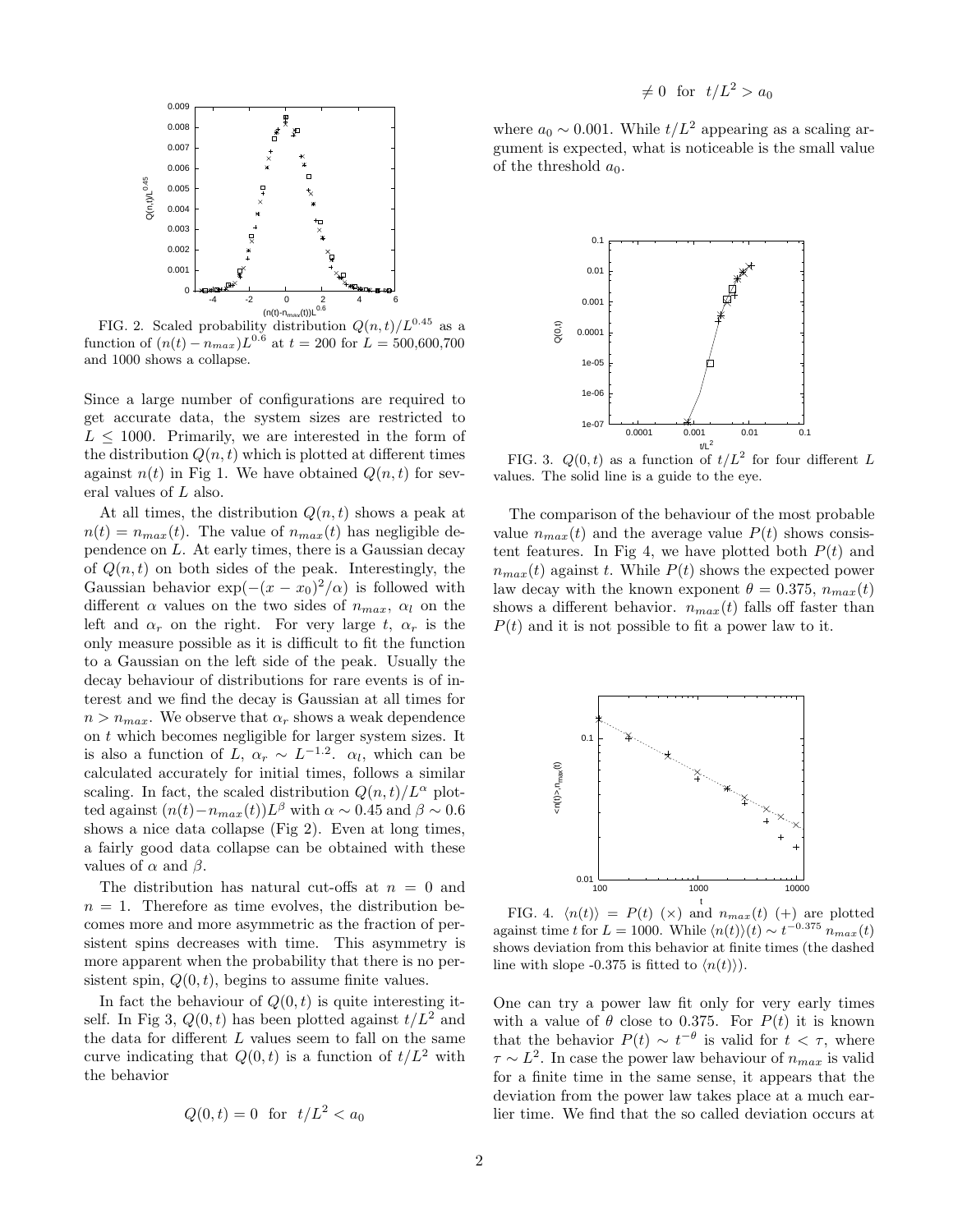a value of  $t/L^2 \sim a_0$  indicating that the most probable value fails to show persistence behaviour when  $Q(0, t)$ becomes non-zero. Also  $P(t)$  for  $t \to \infty$  goes to constant value ( $\sim L^{-2\theta}$ ) while  $n_{max}$  goes to zero for  $t \to \infty$ .



FIG. 5. The skewness (curve marked I), kurtosis (II) and scaled  $R_n$  (III) at  $t = 500$  as a function of the system size L have been shown.  $R_n/t^{\theta_t}$  (data for 4 different values of time have been plotted) is seen to vary as  $L^{-\theta_l}$  with  $\theta_l \sim 0.51$  and  $\theta_t \sim 0.345$ .

One can easily calculate the higher moments from the probability distribution. We have studied the self averaging property and also tried to estimate the asymmetry and the non-Gaussian behavior by calculating the skewness and kurtosis of the distribution.

A system is said to exhibit self averaging if  $R_x(L) =$  $(\Delta x)^2 / \langle x \rangle^2 \rightarrow 0$  as  $L \rightarrow \infty$  for any physical quantity x [12,16]  $(\Delta x \text{ is the variance } = \langle x^2 \rangle - \langle x \rangle^2)$ . Here we have calculated  $R_n(L) = (\Delta n)^2 / \langle n(t) \rangle^2$  to check whether self-averaging is present. Our results show that  $R_n(L, t) \sim L^{-\theta_l}$  where  $\theta_l \sim 0.51$  indicating strong self averaging. In fact  $R_n(L, t)$  also shows a power law increase with time such that  $R_n(L, t)/t^{\theta_t}$  for different values of L shows a collapse (Fig 5). Apparently, the variance is a weak function of time:  $(\Delta n)^2 \sim t^{-0.06}$ .

To measure the skewness, we calculate  $s(t, L)$  =  $M_3/(M_2)^{3/2}$  where the mth centered moment is  $M_m =$  $\langle (x - \langle x \rangle)^m \rangle$ . s measures the asymmetry of the distribution and is zero for a symmetric distribution. Here it shows an increase with time as expected (e.g for  $L = 1000$ ) s ∼0.18, 0.36 and 0.57 for  $t = 200, 500$  and 2000 respectively), but shows a decay with L as well. However, the dependence on  $L$  weakens at longer times. We expect s to remain finite at  $L \to \infty$ , which is not so apparent from the data presumably because of the small system sizes considered. That there is no universal distribution with respect to time as in [10] is reflected by fact that  $s$ is time dependent.

Kurtosis is a measure of the peakedness of the distribution. It is studied by calculating  $k(t, L) = M_4/(M_2)^2 - 3$ . For a Gaussian distribution,  $k(t, L) = 0$  indicating that the peak is at the mean value. A negative value of  $k$ 

would imply that the distribution is flat.  $k$  shows a saturation with  $L$  for all times indicating the non-Gaussian behavior of the distribution. It has a positive value  $\sim 0.2$ to show that the distribution is peaked close to the mean. This value is also independent of time implying that non-Gaussian behavior remains constant quantitatively with time. In Fig 5, typical variation of  $s$  and  $k$  with  $L$  have been shown.

In summary, we have obtained the distribution function for the fraction of persistent spins  $n(t)$  for a one dimensional ferromagnetic Ising system. The form of the distribution is non-Gaussian in general. The form also changes with time, becoming more and more asymmetric at longer times. The most probable value  $n_{max}(t)$ shows deviation from the average  $\langle n(t) \rangle = P(t) \sim t^{-\theta}$  at times  $t/L^2 > a_0$  where  $a_0 \sim 10^{-3}$ . Here we also find that  $Q(0, t)$  begins to take non-zero values. The system also shows strong self averaging.

Acknowledgments: P.K. Das acknowledges support from CSIR grants no. 9/28(608)/2003-EMR-I. P. Sen acknowledges support from DST grant no. SP/S2/M-11/99.

Email: pra tapdas@rediffmail.com, parongama@vsnl.net

- [1] For a review, see S.N. Majumdar, Curr. Sci. 77 370 (1999) and the references therein.
- [2] B. Derrida, A.J.Bray and C. Godreche, J.Phys. A 27 L357 (1994); B. Derrida, V. Hakim and V. Pasquier, Phys. Rev. Lett. 75 751 (1995).
- [3] D. Stauffer, J. Phys.A **27** 5029 (1994).
- [4] S.N. Majumdar and C. Sire, Phys. Rev. Lett. **77** 1420 (1996).
- [5] S.N. Majumdar, A.J. Bray, S.J. Cornell and C. Sire, Phys. Rev. Lett. 77 3704 (1996).
- [6] M. Saharay and P. Sen, Physica A **318** 243 (2003).
- [7] S.N. Majumdar and A.J Bray, Phys. Rev. Lett. **81** 2626 (1998).
- [8] A.J. Bray, B. Derrida and C. Godreche, Europhys. Lett. 27 175 (1994).
- [9] P.L. Krapivsky, E.Ben-Naim and Redner, Phys. Rev.E 50 2474 (1994).
- [10] J.Krug, H.Kallabis, S.N.Majumdar, S.J.Cornell, A.J.Bray and C.Sire, Phys. Rev.E 56 2702 (1997).
- [11] D. Stauffer and A. Aharony, Introduction to Percolation Theory (Taylor and Francis, London, 1994); P. Sen, Int. J. Mod. Phys.C 10 747 (1999).
- [12] S. Wiseman and E. Domany, Phys. Rev.E 58 2938 (1998).
- [13] A.B. Harris and T.C. Lubensky, Phy. Rev.B 35 6964 (1987).
- [14] J.M. Kim, M.A. Moore and A.J. Bray, Phy .Rev.A 44 2345 (1991).